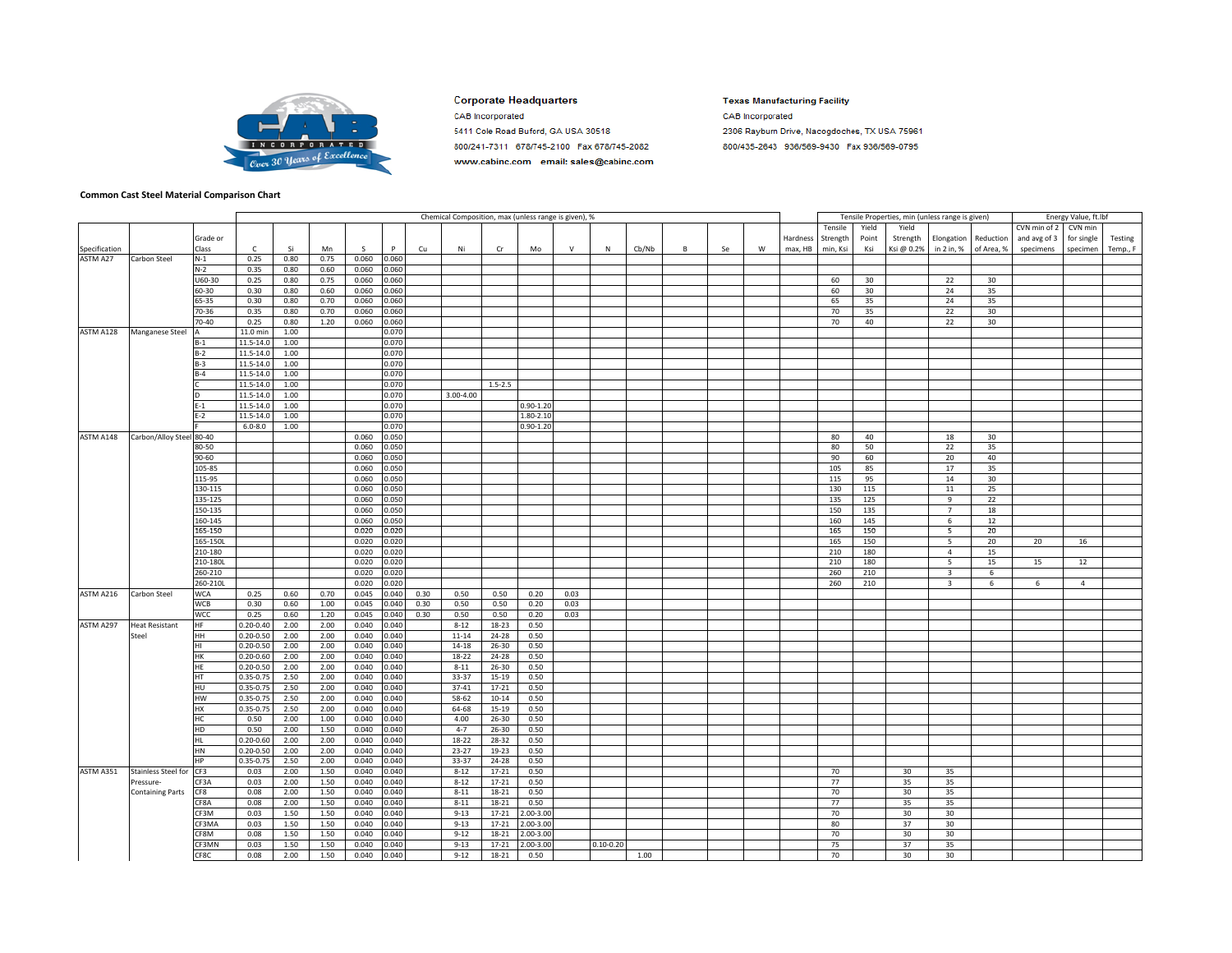|           |                          | CF10            | $0.04 - 0.10$                 | 2.00                          | 1.50                | 0.040          | 0.040          | $8 - 11$                           | 18-21                         | 0.50                          |               |                                         |             |                 |  |     | 70      | 30     | 35 |                 |                 |    |        |
|-----------|--------------------------|-----------------|-------------------------------|-------------------------------|---------------------|----------------|----------------|------------------------------------|-------------------------------|-------------------------------|---------------|-----------------------------------------|-------------|-----------------|--|-----|---------|--------|----|-----------------|-----------------|----|--------|
|           |                          | CF10M           | $0.04 - 0.10$                 | 1.50                          | 1.50                | 0.040          | 0.040          | $9 - 12$                           | 18-21                         | $.00 - 3.00$                  |               |                                         |             |                 |  |     | 70      | 30     | 30 |                 |                 |    |        |
|           |                          | CH <sub>8</sub> | 0.08                          | 1.50                          | 1.50                | 0.040          | 0.040          | $12 - 15$                          | $22 - 26$                     | 0.50                          |               |                                         |             |                 |  |     | 65      | 28     | 30 |                 |                 |    |        |
|           |                          | CH10            | $0.04 - 0.10$                 | 2.00                          | 1.50                | 0.040          | 0.040          | $12 - 15$                          | $22 - 26$                     | 0.50                          |               |                                         |             |                 |  |     | 70      | 30     | 30 |                 |                 |    |        |
|           |                          |                 |                               |                               |                     |                |                |                                    |                               |                               |               |                                         |             |                 |  |     |         |        |    |                 |                 |    |        |
|           |                          | CH20            | $0.04 - 0.20$                 | 2.00                          | 1.50                | 0.040          | 0.040          | $12 - 15$                          | $22 - 26$                     | 0.50                          |               |                                         |             |                 |  |     | 70      | 30     | 30 |                 |                 |    |        |
|           |                          | CK20            | $0.04 - 0.20$                 | 1.75                          | 1.50                | 0.040          | 0.040          | 19-22                              | 23-27                         | 0.50                          |               |                                         |             |                 |  |     | 65      | 28     | 30 |                 |                 |    |        |
|           |                          | <b>HK30</b>     | $0.25 - 0.35$                 | 1.75                          | 1.50                | 0.040          | 0.040          | 19-22                              | $23 - 27$                     | 0.50                          |               |                                         |             |                 |  |     | 65      | 35     | 10 |                 |                 |    |        |
|           |                          | <b>HK40</b>     | $0.35 - 0.45$                 | 1.75                          | 1.50                | 0.040          | 0.040          | 19-22                              | $23 - 27$                     | 0.50                          |               |                                         |             |                 |  |     | 62      | 35     | 10 |                 |                 |    |        |
|           |                          |                 |                               |                               |                     |                |                |                                    |                               |                               |               |                                         |             |                 |  |     |         |        |    |                 |                 |    |        |
|           |                          | HT30            | $0.25 - 0.35$                 | 2.50                          | 2.00                | 0.040          | 0.040          | 33-37                              | $13 - 17$                     | 0.50                          |               |                                         |             |                 |  |     | 65      | 28     | 15 |                 |                 |    |        |
|           |                          | CF10MC          | 0.10                          | 1.50                          | 1.50                | 0.040          | 0.040          | 13-16                              | 15-18                         | $.75 - 2.25$                  |               |                                         | 1.20        |                 |  |     | 70      | 30     | 20 |                 |                 |    |        |
|           |                          | CN7M            | 0.07                          | 1.50                          | 1.50                | 0.040          |                | 0.040 3.00-4.00<br>27.5-30.5       | 19-22                         | 2.00-3.00                     |               |                                         |             |                 |  |     | 62      | 25     | 35 |                 |                 |    |        |
|           |                          | CN3MN           | 0.03                          | 1.00                          | 2.00                | 0.010          | 0.040          | 0.75<br>23.5-25.5                  | $20 - 22$                     | 6.00-7.00                     |               | $0.18 - 0.26$                           |             |                 |  |     | 80      | 38     | 35 |                 |                 |    |        |
|           |                          |                 |                               |                               |                     |                |                |                                    |                               |                               |               |                                         |             |                 |  |     |         |        |    |                 |                 |    |        |
|           |                          | CE8MN           | 0.08                          | 1.50                          | 1.00                | 0.040          | 0.040          | $8 - 11$                           | 22.5-23.5                     | 3.00-4.50                     |               | $0.10 - 0.30$                           |             |                 |  |     | 95      | 65     | 25 |                 |                 |    |        |
|           |                          | CG6MMN          | 0.06                          | 1.00                          | $4 - 6$             | 0.030          | 0.040          | 11.5-13.5                          |                               |                               |               | 20.5-23.5 1.50-3.00 0.10-0.30 0.20-0.40 | $0.1 - 0.3$ |                 |  |     | 85      | 42.5   | 30 |                 |                 |    |        |
|           |                          | CF8M            | 0.08                          | 1.50                          | 1.50                | 0.040          | 0.040          | $9 - 13$                           | 18-21                         | 3.00-4.00                     |               |                                         |             |                 |  |     | 75      | 35     | 25 |                 |                 |    |        |
|           |                          | CF10SMnN        | 0.10                          | $3.5 - 4.5$                   | $7 - 9$             | 0.030          | 0.060          | $8 - 9$                            | $16 - 18$                     |                               |               | $0.08 - 0.18$                           |             |                 |  |     | 85      | 42.5   | 30 |                 |                 |    |        |
|           |                          | CT15C           | $0.05 - 0.15$                 | $0.5 - 1.5$                   | $0.15 - 1.50$       | 0.030          | 0.030          | 31-34                              | 19-21                         |                               |               |                                         | $0.5 - 1.5$ |                 |  |     | 63      | 25     | 20 |                 |                 |    |        |
|           |                          |                 |                               |                               |                     |                |                |                                    |                               |                               |               |                                         |             |                 |  |     |         |        |    |                 |                 |    |        |
|           |                          | CK3MCuN         | 0.025                         | 1.00                          | 1.20                | 0.010          |                | $0.045$ 0.50-1.00<br>17.5-19.5     | 19.5-20.5                     | 6.00-7.00                     |               | $0.18 - 0.24$                           |             |                 |  |     | 80      | 38     | 35 |                 |                 |    |        |
|           |                          | CE20N           | 0.20                          | 1.50                          | 1.50                | 0.040          | 0.040          | $8 - 11$                           | $23 - 26$                     | 0.50                          |               | $0.08 - 0.20$                           |             |                 |  |     | 80      | 40     | 30 |                 |                 |    |        |
|           |                          | CG3M            | 0.03                          | 1.50                          | 1.50                | 0.040          | 0.040          | $9 - 13$                           | 18-21                         | 3.00-4.00                     |               |                                         |             |                 |  |     | 75      | 35     | 25 |                 |                 |    |        |
| ASTM A352 | <b>Steel Casting for</b> | LCA             | 0.25                          | 0.60                          | 0.70                | 0.045          | 0.040          | 0.30<br>0.50                       | 0.50                          | 0.20                          | 0.03          |                                         |             |                 |  |     | 60-85   | 30     | 24 | 35              | 13              | 10 | $-25$  |
|           |                          |                 |                               |                               |                     |                |                |                                    |                               |                               |               |                                         |             |                 |  |     |         |        |    |                 |                 |    |        |
|           | Pressure-                | LCB             | 0.30                          | 0.60                          | 1.00                | 0.045          | 0.040          | 0.30<br>0.50                       | 0.50                          | 0.20                          | 0.03          |                                         |             |                 |  |     | 65-90   | 35     | 24 | 35              | 13              | 10 | $-50$  |
|           | <b>Containing Parts</b>  | LCC             | 0.25                          | 0.60                          | 1.20                | 0.045          | 0.040          | 0.50<br>0.30                       | 0.50                          | 0.20                          | 0.03          |                                         |             |                 |  |     | 70-95   | 40     | 22 | 35              | 15              | 12 | $-50$  |
|           | for Iow                  | LC1             | 0.25                          | 0.60                          | 0.50-0.80           | 0.045          | 0.040          |                                    |                               | $0.45 - 0.65$                 |               |                                         |             |                 |  |     | 65-90   | 35     | 24 | 35              | $13\,$          | 10 | $-75$  |
|           | temperature              | LC <sub>2</sub> | 0.25                          | 0.60                          | 0.50-0.80           | 0.045          | 0.040          | 2.00-3.00                          |                               |                               |               |                                         |             |                 |  |     | 70-95   | 40     | 24 | 35              | 15              | 12 | $-100$ |
|           |                          |                 |                               |                               |                     |                |                |                                    |                               |                               |               |                                         |             |                 |  |     |         |        |    |                 |                 |    |        |
|           | services                 | $LC2-1$         | 0.22                          | 0.50                          | 0.55-0.75           | 0.045          | 0.040          | 2.50-3.50                          |                               | 1.35-1.85 0.30-0.60           |               |                                         |             |                 |  |     | 105-130 | 80     | 18 | 30              | 30 <sub>o</sub> | 25 | $-100$ |
|           |                          | LC3             | 0.15                          | 0.60                          | 0.50-0.80           | 0.045          | 0.040          | 3.00-4.00                          |                               |                               |               |                                         |             |                 |  |     | 70-95   | 40     | 24 | 35              | 15              | 12 | $-150$ |
|           |                          | LC4             | 0.15                          | 0.60                          | $0.50 - 0.80$       | 0.045          | 0.040          | 4.00-5.00                          |                               |                               |               |                                         |             |                 |  |     | 70-95   | 40     | 24 | 35              | 15              | 12 | $-175$ |
|           |                          | LC9             | 0.13                          | 0.45                          | 0.90                | 0.045          | 0.040          | 0.30<br>8.50-10.00                 | 0.50                          | 0.20                          | 0.03          |                                         |             |                 |  |     | 85      | 75     | 20 | 30              | 20              | 15 | $-320$ |
|           |                          | CA6NM           |                               |                               |                     |                |                |                                    |                               |                               |               |                                         |             |                 |  |     |         | 80     |    |                 |                 | 15 |        |
|           |                          |                 | 0.06                          | 1.00                          | 1.00                | 0.030          | 0.040          |                                    | 3.50-4.50 11.5-14.0 0.40-1.00 |                               |               |                                         |             |                 |  |     | 110-135 |        | 15 | 35              | 20              |    | $-100$ |
| ASTM A487 | Alloy Steel              | 1Α              | 0.30                          | 0.80                          | 1.00                | 0.045          | 0.040          |                                    |                               |                               | $0.04 - 0.12$ |                                         |             |                 |  |     | 85-110  | 55     | 22 | 40              |                 |    |        |
|           | Suitable for             | 1B              | 0.30                          | 0.80                          | 1.00                | 0.045          | 0.040          |                                    |                               |                               | $0.04 - 0.12$ |                                         |             |                 |  |     | 90-115  | 65     | 22 | 45              |                 |    |        |
|           | Pressure Service         | $1\mathrm{C}$   | 0.30                          | 0.80                          | 1.00                | 0.045          | 0.040          |                                    |                               |                               | $0.04 - 0.12$ |                                         |             |                 |  | 235 | 90      | 65     | 22 | 45              |                 |    |        |
|           |                          | 2A              | 0.30                          | 0.80                          | 1.00-1.40           | 0.045          | 0.040          |                                    |                               | $0.10 - 0.30$                 |               |                                         |             |                 |  |     | 85-110  | 53     | 22 | 35              |                 |    |        |
|           |                          |                 |                               |                               |                     |                |                |                                    |                               |                               |               |                                         |             |                 |  |     |         |        |    |                 |                 |    |        |
|           |                          | 2B              | 0.30                          | 0.80                          | 1.00-1.40           | 0.045          | 0.040          |                                    |                               | $0.10 - 0.30$                 |               |                                         |             |                 |  |     | 90-115  | 65     | 22 | 40              |                 |    |        |
|           |                          | 2C              | 0.30                          | 0.80                          | 1.00-1.40           | 0.045          | 0.040          |                                    |                               | $0.10 - 0.30$                 |               |                                         |             |                 |  | 235 | 90      | 65     | 22 | 40              |                 |    |        |
|           |                          | 4A              | 0.30                          | 0.80                          | 1.00                | 0.045          | 0.040          | $0.40 - 0.80$                      |                               | 0.40-0.80 0.15-0.30           |               |                                         |             |                 |  |     | 90-115  | 60     | 18 | 40              |                 |    |        |
|           |                          | 4B              | 0.30                          | 0.80                          | 1.00                | 0.045          | 0.040          | $0.40 - 0.80$                      |                               | 0.40-0.80 0.15-0.30           |               |                                         |             |                 |  |     | 105-130 | 85     | 17 | 35              |                 |    |        |
|           |                          |                 |                               |                               |                     |                |                |                                    |                               |                               |               |                                         |             |                 |  |     |         |        |    |                 |                 |    |        |
|           |                          | 4C              | 0.30                          | 0.80                          | 1.00                | 0.045          | 0.040          | $0.40 - 0.80$                      |                               | 0.40-0.80 0.15-0.30           |               |                                         |             |                 |  | 235 | 90      | 60     | 18 | 35              |                 |    |        |
|           |                          | 4D              | 0.30                          | 0.80                          | 1.00                | 0.045          | 0.040          | $0.40 - 0.80$                      |                               | 0.40-0.80 0.15-0.30           |               |                                         |             |                 |  | 235 | 100     | 75     | 17 | 35              |                 |    |        |
|           |                          | 4E              | 0.30                          | 0.80                          | 1.00                | 0.045          | 0.040          | $0.40 - 0.80$                      |                               | 0.40-0.80 0.15-0.30           |               |                                         |             |                 |  |     | 115     | 95     | 15 | 35              |                 |    |        |
|           |                          | 6A              | $0.05 - 0.38$                 | 0.80                          | 1.30-1.70           | 0.045          | 0.040          | $0.40 - 0.80$                      |                               | 0.40-0.80 0.30-0.40           |               |                                         |             |                 |  |     | 115     | 80     | 18 | 30              |                 |    |        |
|           |                          |                 |                               |                               |                     |                |                |                                    |                               |                               |               |                                         |             |                 |  |     |         |        |    |                 |                 |    |        |
|           |                          | 6B              | $0.05 - 0.38$                 | 0.80                          | 1.30-1.70           | 0.045          | 0.040          | $0.40 - 0.80$                      |                               | 0.40-0.80 0.30-0.40           |               |                                         |             |                 |  |     | 120     | 95     | 12 | 25              |                 |    |        |
|           |                          | <b>7A</b>       | $0.05 - 0.20$                 | 0.80                          | $0.60 - 1.00$       | 0.045          |                | $0.040$ 0.15-0.50<br>$0.70 - 1.00$ |                               | 0.40-0.80 0.40-0.60 0.03-0.10 |               |                                         |             | $0.002 - 0.006$ |  |     | 115     | 100    | 15 | 30              |                 |    |        |
|           |                          | 8A              | $0.05 - 0.20$                 | 0.80                          | 0.50-0.90           | 0.045          | 0.040          |                                    |                               | 2.00-2.75 0.90-1.10           |               |                                         |             |                 |  |     | 85-110  | 55     | 20 | 35              |                 |    |        |
|           |                          | 8B              | $0.05 - 0.20$                 | 0.80                          | 0.50-0.90           | 0.045          | 0.040          |                                    |                               | 2.00-2.75 0.90-1.10           |               |                                         |             |                 |  |     | 105     | 85     | 17 | 30 <sub>o</sub> |                 |    |        |
|           |                          |                 |                               |                               |                     |                |                |                                    |                               |                               |               |                                         |             |                 |  |     |         |        |    |                 |                 |    |        |
|           |                          | 8C              | $0.05 - 0.20$                 | 0.80                          | $0.50 - 0.90$       | 0.045          | 0.040          |                                    |                               | 2.00-2.75 0.90-1.10           |               |                                         |             |                 |  | 235 | 100     | 75     | 17 | 35              |                 |    |        |
|           |                          | <b>9A</b>       | $0.05 - 0.33$                 | 0.80                          | $0.60 - 1.00$       | 0.045          | 0.040          |                                    |                               | $0.75 - 1.10$ 0.15-0.30       |               |                                         |             |                 |  |     | 90      | 60     | 18 | 35              |                 |    |        |
|           |                          | 9B              | $0.05 - 0.33$                 | 0.80                          | $0.60 - 1.00$       | 0.045          | 0.040          |                                    |                               | 0.75-1.10 0.15-0.30           |               |                                         |             |                 |  |     | 105     | 85     | 16 | 35              |                 |    |        |
|           |                          | 9C              | $0.05 - 0.33$                 | 0.80                          | $0.60 - 1.00$       | 0.045          | 0.040          |                                    |                               | 0.75-1.10 0.15-0.30           |               |                                         |             |                 |  | 235 | 90      | 60     | 18 | 35              |                 |    |        |
|           |                          | 9D              |                               |                               |                     |                |                |                                    |                               |                               |               |                                         |             |                 |  |     |         |        |    |                 |                 |    |        |
|           |                          |                 | $0.05 - 0.33$                 | 0.80                          | $0.60 - 1.00$       | 0.045          | 0.040          |                                    |                               | 0.75-1.10 0.15-0.30           |               |                                         |             |                 |  | 235 | 100     | 75     | 17 | 35              |                 |    |        |
|           |                          | 9F              | $0.05 - 0.33$                 | 0.80                          | $0.60 - 1.00$       | 0.045          | 0.040          |                                    |                               | 0.75-1.10 0.15-0.30           |               |                                         |             |                 |  |     | 115     | 95     | 15 | 35              |                 |    |        |
|           |                          | 10A             | 0.30                          | 0.80                          | $0.60 - 1.00$       | 0.045          | 0.040          | 1.40-2.00                          |                               | 0.55-0.90 0.20-0.40           |               |                                         |             |                 |  |     | 100     | 70     | 18 | 35              |                 |    |        |
|           |                          | 10B             | 0.30                          | 0.80                          | $0.60 - 1.00$       | 0.045          | 0.040          | 1.40-2.00                          |                               | 0.55-0.90 0.20-0.40           |               |                                         |             |                 |  |     | 125     | 100    | 15 | 35              |                 |    |        |
|           |                          | 11A             | $0.05 - 0.20$                 | 0.60                          | $0.50 - 0.80$       | 0.045          | 0.040          | $0.70 - 1.00$                      |                               | 0.50-0.80 0.45-0.65           |               |                                         |             |                 |  |     | 70-95   | 40     | 20 | 35              |                 |    |        |
|           |                          |                 |                               |                               |                     |                |                |                                    |                               |                               |               |                                         |             |                 |  |     |         |        |    |                 |                 |    |        |
|           |                          | 11B             | $0.05 - 0.20$                 | 0.60                          | $0.50 - 0.80$       | 0.045          | 0.040          | $0.70 - 1.00$                      |                               | 0.50-0.80 0.45-0.65           |               |                                         |             |                 |  |     | 105-130 | 85     | 17 | 35              |                 |    |        |
|           |                          | 12A             | $0.05 - 0.20$                 | 0.60                          | $0.40 - 0.70$       | 0.045          | 0.040          | $0.60 - 1.00$                      |                               | 0.50-0.90 0.90-1.20           |               |                                         |             |                 |  |     | 70-95   | 40     | 20 | 35              |                 |    |        |
|           |                          | 12B             | $0.05 - 0.20$                 | 0.60                          | $0.40 - 0.70$       | 0.045          | 0.040          | $0.60 - 1.00$                      |                               | 0.50-0.90 0.90-1.20           |               |                                         |             |                 |  |     | 105-130 | 85     | 17 | 35              |                 |    |        |
|           |                          | 13A             | 0.30                          | 0.60                          | $0.80 - 1.10$       | 0.045          | 0.040          | 1.40-1.75                          |                               | $0.20 - 0.30$                 |               |                                         |             |                 |  |     | 90-115  | 60     | 18 | 35              |                 |    |        |
|           |                          |                 |                               |                               |                     |                |                |                                    |                               |                               |               |                                         |             |                 |  |     |         |        |    |                 |                 |    |        |
|           |                          | 13B             | 0.30                          | 0.60                          | $0.80 - 1.10$       | 0.045          | 0.040          | 1.40-1.75                          |                               | $0.20 - 0.30$                 |               |                                         |             |                 |  |     | 105-130 | 85     | 17 | 35              |                 |    |        |
|           |                          | 14A             | 0.55                          | 0.60                          | $0.80 - 1.10$       | 0.045          | 0.040          | 1.40-1.75                          |                               | $0.20 - 0.30$                 |               |                                         |             |                 |  |     | 120-145 | 95     | 14 | 30 <sup>°</sup> |                 |    |        |
|           |                          | 16A             | 0.12                          | 0.50                          | 2.10                | 0.020          | 0.020          | $1.00 - 1.40$                      |                               |                               |               |                                         |             |                 |  |     | 70-95   | 40     | 22 | 35              |                 |    |        |
|           |                          | CA15A           | 0.15                          | 1.50                          | 1.00                | 0.040          | 0.040          | 1.00                               | 11.5-14                       | 0.50                          |               |                                         |             |                 |  |     | 140-170 | 40-130 | 10 | 25              |                 |    |        |
|           |                          | CA15B           | 0.15                          | 1.50                          | 1.00                | 0.040          | 0.040          | 1.00                               | 11.5-14                       | 0.50                          |               |                                         |             |                 |  |     | 90-115  | 65     | 18 | 30              |                 |    |        |
|           |                          |                 |                               |                               |                     |                |                |                                    |                               |                               |               |                                         |             |                 |  |     |         |        |    |                 |                 |    |        |
|           |                          | CA15C           | 0.15                          | 1.50                          | 1.00                | 0.040          | 0.040          | 1.00                               | 11.5-14                       | 0.50                          |               |                                         |             |                 |  | 235 | 90      | 60     | 18 | 35              |                 |    |        |
|           |                          | CA15D           | 0.15                          | 1.50                          | 1.00                | 0.040          | 0.040          | 1.00                               | 11.5-14                       | 0.50                          |               |                                         |             |                 |  | 235 | 100     | 75     | 17 | 35              |                 |    |        |
|           |                          | CA15MA          | 0.15                          | 0.65                          | 1.00                | 0.040          | 0.040          | 1.00                               | 11.5-14                       | $0.15 - 1.00$                 |               |                                         |             |                 |  |     | 90-115  | 65     | 18 | 30              |                 |    |        |
|           |                          | CA6NMA          | 0.06                          | 1.00                          | 1.00                | 0.030          | 0.040          | 3.50-4.50                          |                               | 11.5-14 0.40-1.00             |               |                                         |             |                 |  |     | 110135  | 80     | 15 | 35              |                 |    |        |
|           |                          |                 |                               |                               |                     |                |                | 3.50-4.50                          |                               |                               |               |                                         |             |                 |  |     |         |        |    |                 |                 |    |        |
|           |                          | CA6NMB          | 0.06                          | 1.00                          | 1.00                | 0.030          | 0.040          |                                    |                               | 11.5-14 0.40-1.00             |               |                                         |             |                 |  | 255 | 100     | 75     | 17 | 35              |                 |    |        |
| ASTM A732 | <b>Investment Steel</b>  | 1A              | $0.15 - 0.25$                 | $0.20 - 1.00$                 | $0.20 - 0.60$       | 0.045          | 0.040          |                                    |                               |                               |               |                                         |             |                 |  |     |         |        |    |                 |                 |    |        |
|           | Casting                  | 2A,2Q           |                               | $0.25 - 0.35$ 0.20-1.00       | $0.70 - 1.00$       | 0.045          | 0.040          |                                    |                               |                               |               |                                         |             |                 |  |     |         |        |    |                 |                 |    |        |
|           |                          |                 |                               |                               |                     |                |                |                                    |                               |                               |               |                                         |             |                 |  |     |         |        |    |                 |                 |    |        |
|           |                          |                 |                               |                               |                     |                |                |                                    |                               |                               |               |                                         |             |                 |  |     |         |        |    |                 |                 |    |        |
|           |                          | 3A, 3Q          | 0.35-0.45 0.20-1.00 0.70-1.00 |                               |                     | 0.045          | 0.040          |                                    |                               |                               |               |                                         |             |                 |  |     |         |        |    |                 |                 |    |        |
|           |                          | 4A,4Q<br>5N     | 0.30                          | 0.45-0.55 0.20-1.00 0.70-1.00 | 0.20-0.80 0.70-1.00 | 0.045<br>0.045 | 0.040<br>0.040 |                                    |                               |                               | $0.05 - 0.15$ |                                         |             |                 |  |     |         |        |    |                 |                 |    |        |